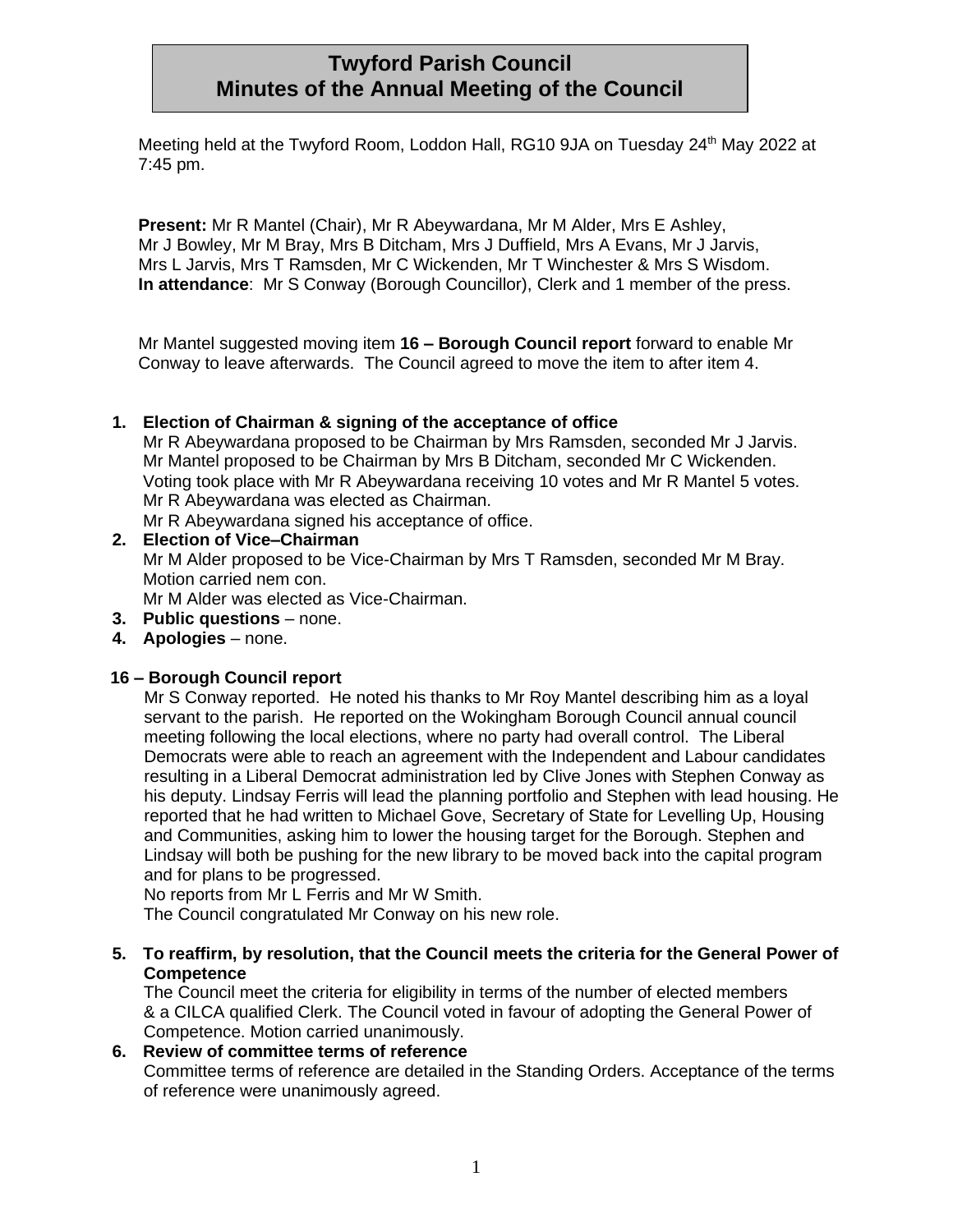## **7. Appointment of Councillors to committees**

**7.1** Planning and Amenities committee: Mr R Abeywardana, Mr M Alder, Mrs B Ditcham, Mrs A Evans, Mr J Jarvis, Mr R Mantel, Mr C Wickenden – membership approved unanimously.

**7.2** Parish Lands committee: Mr R Abeywardana, Mr M Alder, Mrs E Ashley, Mr J Bowley, Mr M Bray, Mrs J Duffield, Mrs L Jarvis, Mrs T Ramsden, Mr T Winchester & Mrs S Wisdom – membership approved unanimously.

**7.3** Finance and General Purposes Committee: Mr R Abeywardana, Mr M Alder, Mr J Bowley, Mr M Bray, Mrs B Ditcham, Mr J Jarvis, Mr R Mantel, Mr C Wickenden & Mr T Winchester – membership approved unanimously.

**7.4** Fete committee: Mr R Abeywardana, Mr M Alder, Mr M Bray, Mrs A Evans, Mr J Jarvis, Mrs S Wisdom – membership approved unanimously.

**8. To appoint 2 councillors to carry out the quarterly internal checks** (only one to be a member of the Finance & General Purposes Committee) Mr J Jarvis and Mrs T Ramsden were unanimously appointed.

## **9. Appointment of Councillor Representatives on outside bodies** Age Concern – Mrs T Ramsden was unanimously appointed. BALC AGM representatives – Mr R Abeywardana & Mr M Alder with Mr J Jarvis as a reserve. Carried with 14 in favour, 1 against.

HBUG – Mr C Wickenden was unanimously appointed.

Northern Parishes Communication Group – Mrs E Ashley was unanimously appointed. Ruscombe Parish Council – Mrs S Wisdom & Mrs L Jarvis were unanimously appointed.

TRCA (Loddon Hall) – Mr J Jarvis appointed with 14 in favour, 1 against.

TRIP – Mrs T Ramsden was unanimously appointed.

Twyford in Bloom – Mr M Bray was unanimously appointed.

Twyford Together awards judging panel – Mrs J Duffield was unanimously appointed.

Twyford Together Executive – Mrs B Ditcham was unanimously appointed.

Twyford Twinning Association – Mr M Alder & Mrs B Ditcham unanimously appointed.

WBC Borough / Parish Liaison Forum - Mr R Abeywardana & Mr M Alder were unanimously appointed. A vote took place as to whether to appoint a reserve. Voting took place with 6 in favour, 8 against and 1 abstention. A reserve was not appointed.

WDALC representatives - Mr R Abeywardana & Mr M Alder appointed, with no reserve, 14 in favour, 1 against.

Mr Mantel stands on the WBC Standards Committee & BALC Executive – noted.

## **10. Review and adoption of policies:**

*Policies can be viewed on the website.* 

*Dates show the date policies were adopted / reviewed by the Finance and General Purposes committee. Policies are reviewed on a rolling basis.*

The Council voted to adopt the polices as listed. Motion carried nem con.

Bullying and Harassment policy 25.06.19

CCTV policy adopted 22.10.13

Code of Conduct adopted 24.04.18

Community Engagement policy 27.04.21

Data Protection policy 16.07.19

Disciplinary Procedure adopted 16.07.19

Document Management Procedures 25.02.20

Election protocol 26.10.21

Electronic Mail Policy and Procedure 23.10.18

Equal Opportunities Policy 24.07.19

Financial Regulations 22.03.22

Grant policy 26.03.19

Handling Complaints Procedure 25.06.19

Health and Safety Policy adopted 16.07.19

Investment Policy adopted 26.11.13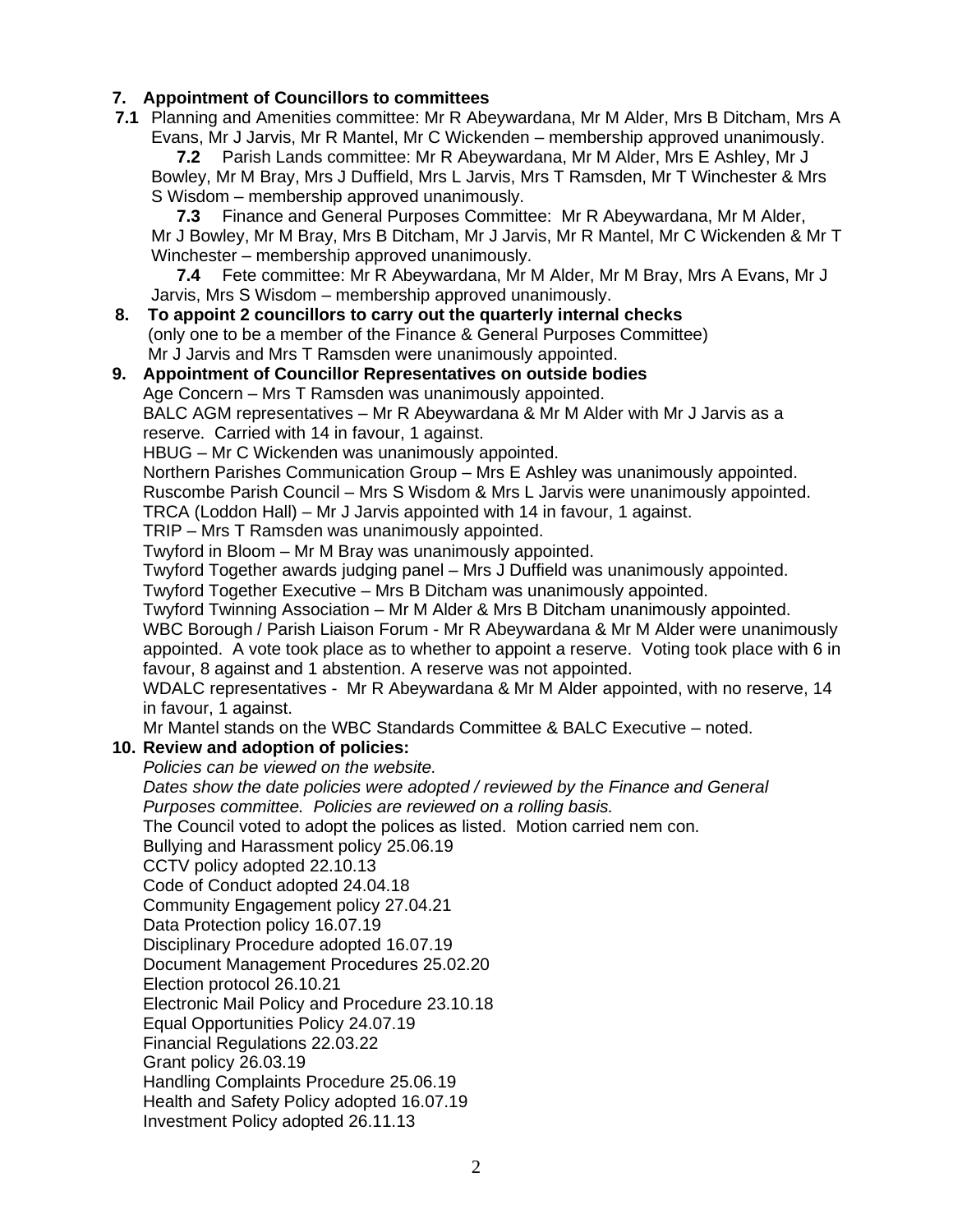Metal Detecting policy 12.06.18 Pension Fund Policy 16.07.19 Procedure for making payments 28.01.20 Publishing policy 28.01.20 Risk Management Policy adopted 28.01.20 Social Media Policy 25.02.20 Standing Orders 26.04.22 Snow/grit policy 25.02.20 Mrs B Ditcham will send a list of policies for reviewing to the clerk.

**11. Review of the council's subscriptions to other bodies** To approve renewal of Connecting Communities in Berkshire membership [£40 paid July 2021] – unanimously approved. To approve membership of Berkshire Association of Local Councils [£1,488.49 paid May 22]

– unanimously approved.

**12. Declarations of interests in items on the agenda** – none.

**13. To record any dispensations** – none.

**14. Minutes of the meeting held on 26th April 2022** Minutes approved as a true and accurate record. Proposed Mr M Alder, seconded Mr J Jarvis. Motion carried nem con.

#### **15. Matters Arising**

**15.1** Publicity of Citizens Advice mobile unit – suggestions on ways to promote future visits included an A-frame directing residents and posters in local shop fronts and GWR. The Council's 'Meet your Councillor' meetings could coincide with the Citizen Advice visits. It was suggested that the clerk could contact Citizens Advice asking if they have posters available for use and to suggest they might work on a system of pre-bookable appointments. Agreed for the Community Engagement group to consider how they can help.

**16. Borough Council report** – dealt with previously.

**17. Liaison with Ruscombe Parish Council** – Mrs Jarvis reported on the Annual Parish meeting and a talk by guest speaker Laura Buck on the WBC Tree Project. She also summarised appointments made at the Annual meeting of the Council.

### **18. Committee reports and to receive any recommendations:**

[Note: committee minutes can be found on the website]

**18.1** Planning and Amenities Committee & Neighbourhood Plan 03.05.22

Mrs Ditcham summarised the meetings as noted in the minutes.

#### **Recommendation:**

The committee propose acceptance of the quote of £2,640 for stress-testing of 220 columns (All TPC owned columns plus WBC columns that have baskets). Should the Council not be minded to accept the quote to accept a quote of £975 to cover those lanterns solely with baskets on.

Mrs Ditcham reported that this recommendation would be withdrawn on the basis that WBC have confirmed they will fund the testing of the lamps that hold hanging baskets. The committee may wish to have the remainder of the lamps stress tested and the Assistant Clerk is obtaining a quote for this.

**18.2** Parish Lands Committee 10.05.22

Mr Bray summarised the meetings as noted in the minutes.

18.1.1 To approve a 15 year lease with Twyford Tennis club. Further clarification was given. A new lease will be drawn up by a professional. The committee **RECOMMEND to Full Council** approval, in principle, for a 15 year lease subject to the approval of the lease by the Full Council. Motion carried unanimously. 18.2.2 To suggest a June Full Council action planning meeting. Unanimously agreed subject to dealing with urgent Council business. Agreed that committees should consider projects that are important and should be included in the action planning – clerks to add the item to the agendas.

**18.3** Finance Committee – no May meeting held.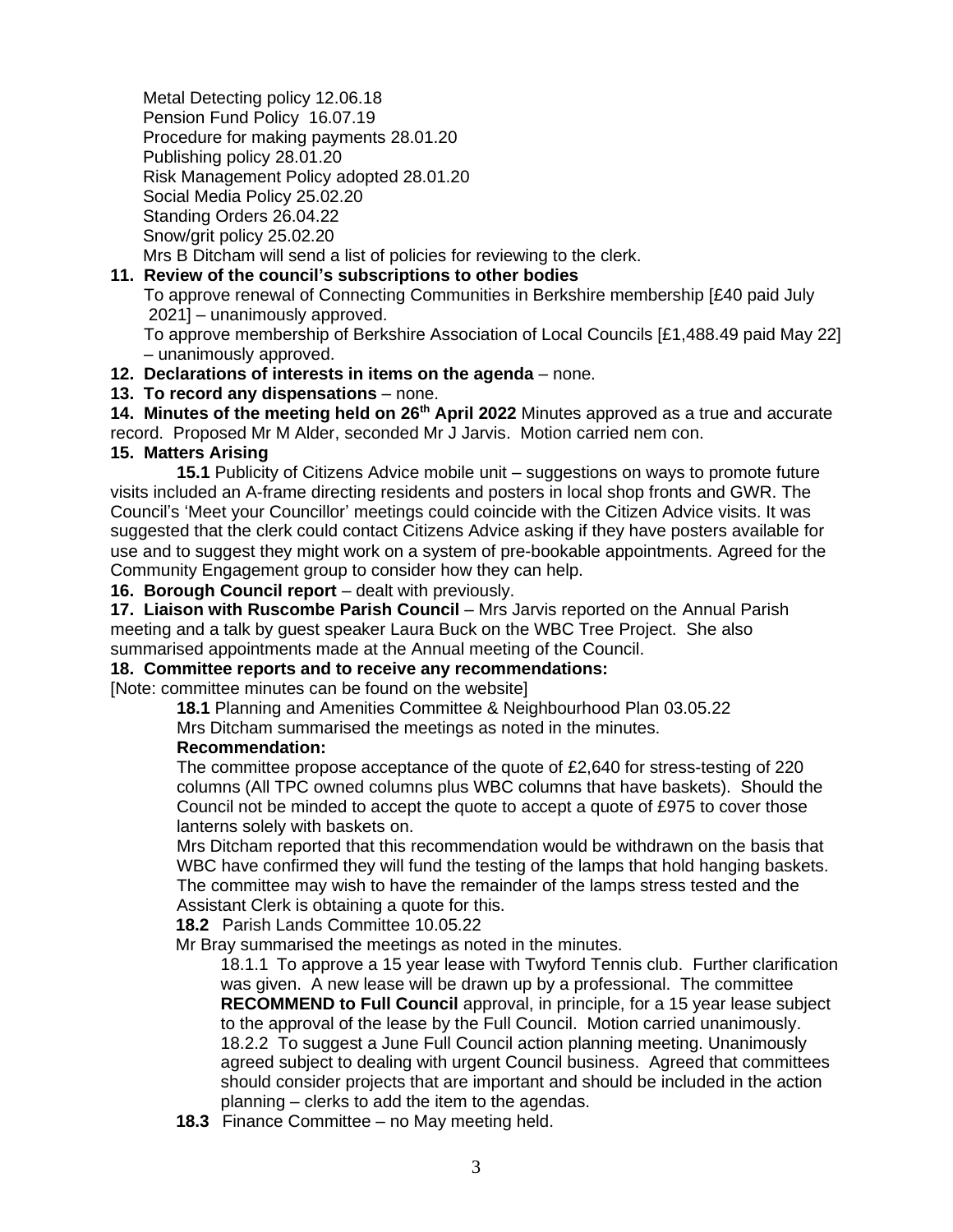**18.4** Twyford Village Fete 24.05.22 – Mr Bray summarised the meeting which had been held before the Full Council meeting. He gave a summary of the fete plans and the minutes will be available on the website in due course. The clerk will be contacting councillors to check availability to help on the day.

### **19. Other representatives reports**

**19.1** Northern Parishes Communication Group – Mrs Ashley reported on the meeting summarising reports from the northern parishes. There were reports of antisocial behaviour, planning matters, speeding and Council projects and initiatives. The next meeting will be held on 13<sup>th</sup> September.

**19.2** Community Engagement working group 10.05.22 – Mrs A Evans reported. The group had met on  $10<sup>th</sup>$  May and had looked at the community survey carried out by Woodley Town Council. More work and research needs to be done. The group discussed Youth Council and raising the profile of the Neighbourhood Plan. An initiative to video parts of the July Council meeting for a video taster to encourage footfall to the meeting minutes on the website was discussed.

#### **20. Clerk's report**

**20.1** Citizens Advice mobile unit visit – 06.05.22 - publicised by schools & social media.

**20.2** Polehampton Charities - wish to celebrate their 300<sup>th</sup> anniversary and would like to purchase 3 chatty benches and at least 2 trees – 1 each at KGVR and Stanlake Meadow with commemorative plaques. The clerk is assisting with this and, if to be on Parish lands, the Parish Lands committee will agree on the locations of the benches and trees.

**21. Action planning** – Councillors to consider council projects/activities and agree a strategy for forward planning. Agreed for the clerk to make an editable list of items in categories, to be discussed under action planning.

## **22. Raising the profile of the Parish Council** (CW)

**22.1** Use of the gazebo for pop-ups

**22.2** Use of posters

These items will be added to the action planning discussions.

#### **23. Annual Accounts and Annual Audit Return 2020/21**

**23.1** The Council should confirm (by resolution) that at the June 2021 meeting the Council firstly completed and signed the Annual Governance Statement.

 They then completed and signed the Annual Accounting Statement. This was not accurately recorded in the June 2021 minute.

 Proposed Mr C Wickenden, seconded Mr J Jarvis to reaffirm that at the June 2021 Full Council meeting the Council firstly completed and signed the Annual Governance Statement and then completed and signed the Annual Accounting Statement. Motion carried unanimously.

#### **24. Annual Accounts and Annual Audit Return 2021/22**

**24.1** To consider and approve the Annual Internal Auditor report section of the Annual return. The Council reviewed the 2021/22 annual internal auditor report which had been circulated. The Finance committee will be considering this in more detail. Proposed Mr J Jarvis, seconded Mr T Winchester to approve the Annual Internal Auditor report section of the Annual Return. Motion carried unanimously.

**24.2** To consider, approve and sign the Annual Governance Statement (section 1). The Council reviewed section 1 - Annual Governance Statement 2021/22. Proposed Mr J Jarvis, seconded Mr T Winchester to approve the section 1 - Annual Governance Statement 2021/22. Motion carried unanimously.

**24.3** To approve and sign the Annual Accounting Statement 2021/22 (section 2) Proposed Mr J Jarvis, seconded Mr T Winchester to approve the Annual Accounting Statements 2021/22 (section 2). Motion carried unanimously.